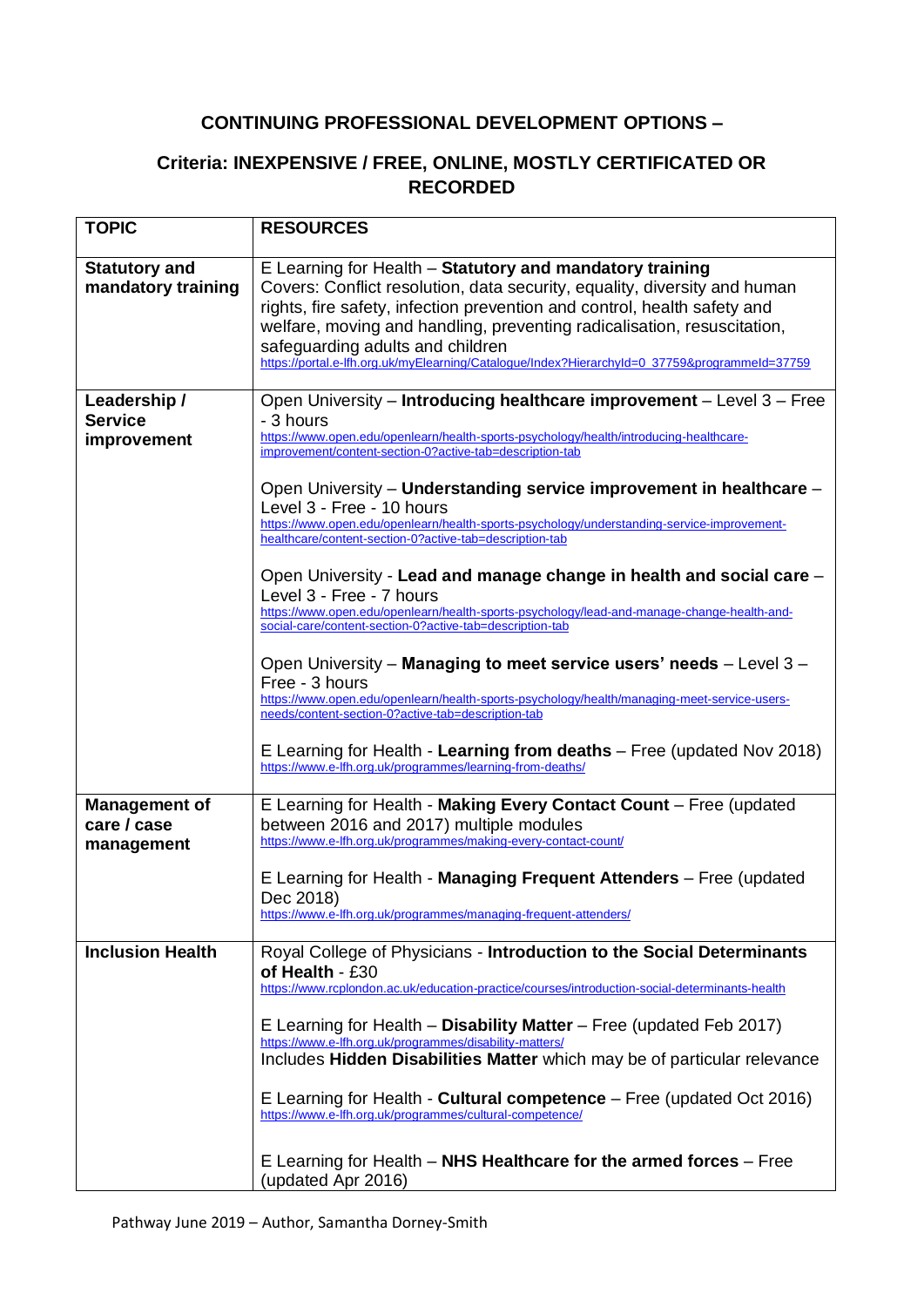|                        | https://www.e-lfh.org.uk/programmes/nhs-healthcare-for-the-armed-forces/                  |
|------------------------|-------------------------------------------------------------------------------------------|
| <b>Public health</b>   | Open University - Introducing Public Health - Level 2 - Free - 6 hours                    |
|                        | https://www.open.edu/openlearn/health-sports-psychology/public-health/introducing-public- |
|                        | health/content-section-0?active-tab=description-tab                                       |
|                        |                                                                                           |
|                        | E Learning for Health - Health Economics and Prioritisation in Public                     |
|                        | <b>Health</b> – Free (updated Nov 2017) 2 modules                                         |
|                        | https://www.e-lfh.org.uk/programmes/health-economics-and-prioritisation-in-public-health/ |
|                        |                                                                                           |
|                        | E Learning for Health - Alcohol and tobacco brief interventions - Free                    |
|                        | $-1$ hour (updated Mar 2018)                                                              |
|                        | https://www.e-lfh.org.uk/programmes/alcohol-and-tobacco-brief-interventions/              |
|                        |                                                                                           |
|                        | E Learning for Health - Sexual health and reproductive health - Free                      |
|                        | (updated Feb 2015)                                                                        |
|                        | https://www.e-lfh.org.uk/programmes/sexual-and-reproductive-healthcare/                   |
|                        |                                                                                           |
|                        | E Learning for Health - Sexual orientation monitoring information                         |
|                        | standard - Free (updated Feb 2018)                                                        |
|                        | https://www.e-lfh.org.uk/programmes/sexual-orientation-monitoring-information-standard/   |
|                        |                                                                                           |
|                        | E Learning for Health $-$ Sexual health and HIV $-$ Free (updated May                     |
|                        | 2013)                                                                                     |
|                        | https://www.e-lfh.org.uk/programmes/sexual-health-and-HIV/                                |
|                        |                                                                                           |
|                        | RCGP learning - Sexual health in primary care - Free - 2 hours and 10                     |
|                        | minutes (updated Feb 2018)                                                                |
|                        | http://elearning.rcgp.org.uk/course/info.php?popup=0&id=179                               |
|                        |                                                                                           |
|                        | RCGP learning - Tuberculosis in primary care - Free - 1 hour (updated                     |
|                        | <b>July 2016)</b>                                                                         |
|                        | http://elearning.rcqp.org.uk/course/view.php?id=107                                       |
|                        |                                                                                           |
|                        | RCGP learning - Early diagnosis of cancer - Free - 1 hour (updated Oct                    |
|                        | 2018)                                                                                     |
|                        | http://elearning.rcgp.org.uk/course/view.php?id=109                                       |
|                        |                                                                                           |
|                        | RCGP learning – Breast cancer screening – the essentials – Free - 30                      |
|                        |                                                                                           |
|                        | mins (updated Jan 2018)<br>http://elearning.rcgp.org.uk/course/view.php?id=138            |
|                        |                                                                                           |
|                        |                                                                                           |
|                        | RCGP learning – Bowel cancer screening – the essentials – Free - 30                       |
|                        | mins (updated Nov 2016)<br>http://elearning.rcgp.org.uk/course/view.php?id=135            |
|                        |                                                                                           |
|                        |                                                                                           |
|                        | RCGP learning - Hepatitis B and C - Free - 2.5 hours (updated Nov                         |
|                        | 2018)                                                                                     |
|                        | http://elearning.rcgp.org.uk/course/view.php?id=279                                       |
| <b>Mental capacity</b> | E Learning for Health - Mental capacity and consent - Free (updated                       |
|                        |                                                                                           |
| and cognition          | Dec 2012)<br>No link - search on ELfH to find                                             |
|                        |                                                                                           |
|                        | E Learning for Health - Deprivation of Liberty Safeguards - Free                          |
|                        |                                                                                           |
|                        | (updated Feb 2016)<br>No link - search on ELfH to find                                    |
|                        |                                                                                           |
|                        | Pathway - Mental Health and Homelessness Guidance - Free - No                             |
|                        |                                                                                           |
|                        | certificate                                                                               |
|                        | https://www.pathway.org.uk/services/mental-health-guidance-advice/                        |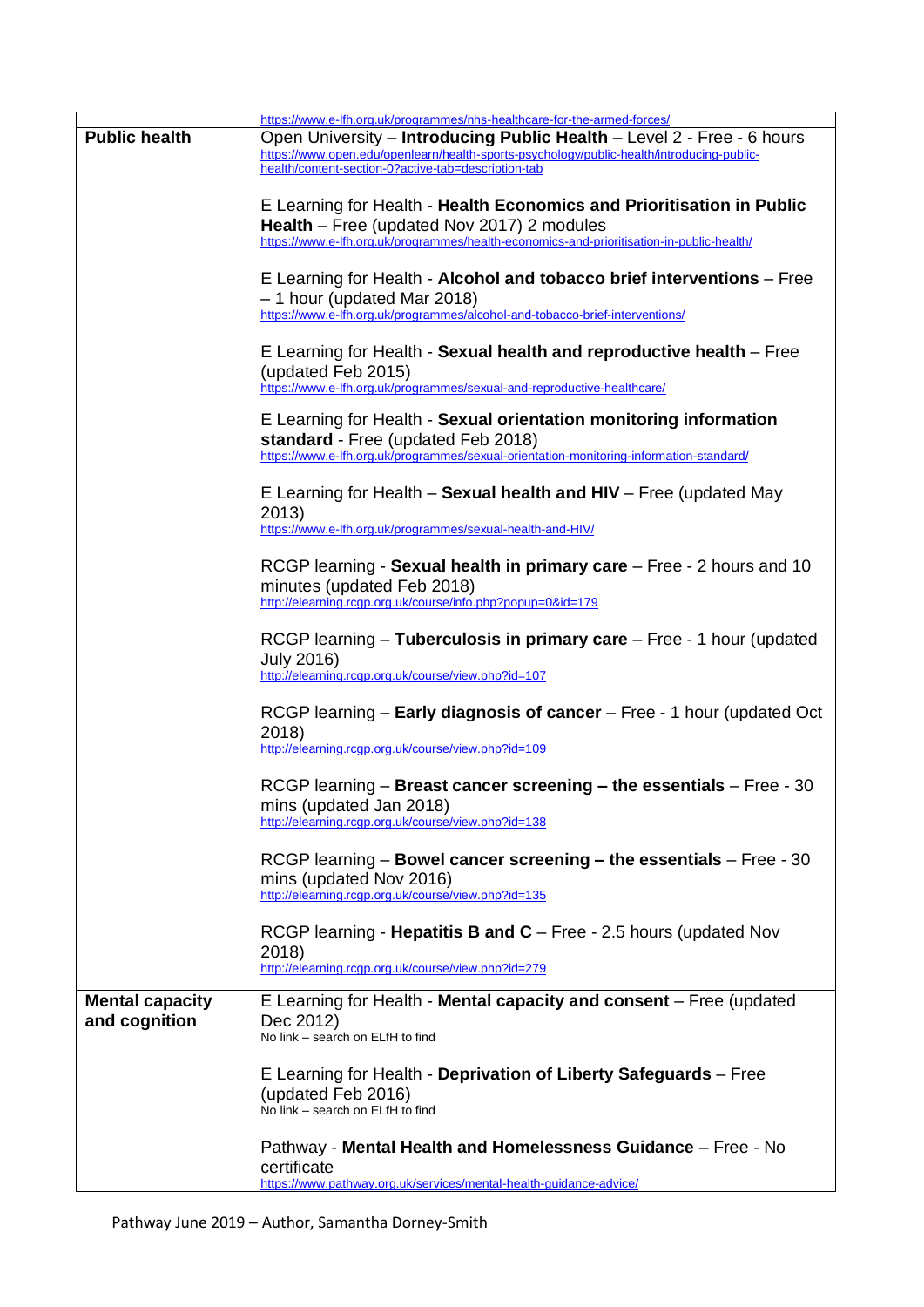|                                                        | Montreal Cognitive Assessment (MOCA) - FREE - No certificate<br>(certificate can be paid for)<br>https://www.mocatest.org/training-certification/<br>https://www.youtube.com/watch?v=wO7n19KMveU                                                                               |
|--------------------------------------------------------|--------------------------------------------------------------------------------------------------------------------------------------------------------------------------------------------------------------------------------------------------------------------------------|
| <b>Addictions</b><br><b>Management</b>                 | E Learning for Health - Alcohol Identification and Brief Advice (Hospital<br>Settings Pathway) - Free (updated Feb 2017)<br>https://www.e-lfh.org.uk/programmes/alcohol/                                                                                                       |
|                                                        | RCGP learning - Alcohol: Identification and Brief Advice - Free: 2 hours<br>(updated Feb 2018)<br>http://elearning.rcgp.org.uk/course/view.php?id=100                                                                                                                          |
|                                                        | RCGP learning - Alcohol: Management in Primary Care - Free: 3.5<br>hours (updated Mar 2017)<br>http://elearning.rcgp.org.uk/course/view.php?id=119                                                                                                                             |
|                                                        | RCGP learning - Drugs: Management of Drug Misuse (Level 1) - Free: 3<br>hours (updated Jan 2016)<br>http://elearning.rcgp.org.uk/course/view.php?id=130                                                                                                                        |
|                                                        | Novel Psychoactive Treatment UK Network - Novel Psychoactive Drugs<br>- 5 modules - Free, no certificate<br>http://neptune-clinical-guidance.co.uk/e-learning/                                                                                                                 |
| <b>Mental health</b><br>awareness                      | E Learning for Health - Mental health awareness programme - Free<br>(updated Feb 2016) 4 modules<br>https://www.e-lfh.org.uk/programmes/mental-health-awareness-programme/                                                                                                     |
| Severe and<br><b>Enduring Mental</b><br><b>Illness</b> | E Learning for health $-$ Mental health awareness for GPs $-$ Free<br>(updated Nov 2016) 3 modules - Depression in Adults, Medication in<br>Mental Health, Managing Enduring Psychosis in Primary Care<br>https://www.e-lfh.org.uk/programmes/mental-health-awareness-for-gps/ |
|                                                        | E Learning for Health - Mental Health crisis support training - Free<br>(updated Sept 2017)<br>No link - search on ELfH to find                                                                                                                                                |
|                                                        | E Learning for Health - Suicide prevention – Free (updated Oct 2018)<br>https://www.e-lfh.org.uk/programmes/suicide-prevention/                                                                                                                                                |
|                                                        | E Learning for Health - Introduction to Mindfulness - Free<br>https://www.e-lfh.org.uk/programmes/introduction-to-mindfulness/                                                                                                                                                 |
| <b>Complex</b><br>psychological<br>trauma              | E Learning for Health - Mental health awareness for emergency<br>$medicine – Free (updated Feb 2016)$<br>https://www.e-lfh.org.uk/programmes/mental-health-awareness-programme/                                                                                                |
| <b>Learning Disability</b>                             | E Learning for Health - Supporting adults with LD at risk of behaviours<br>that challenge $-$ Free (updated Sept 2018)<br>No link - search on ELfH to find                                                                                                                     |
|                                                        | E Learning for Health - Supporting adults with LD and a mental health<br>condition - Free (updated Sept 2018)<br>No link - search on ELfH to find                                                                                                                              |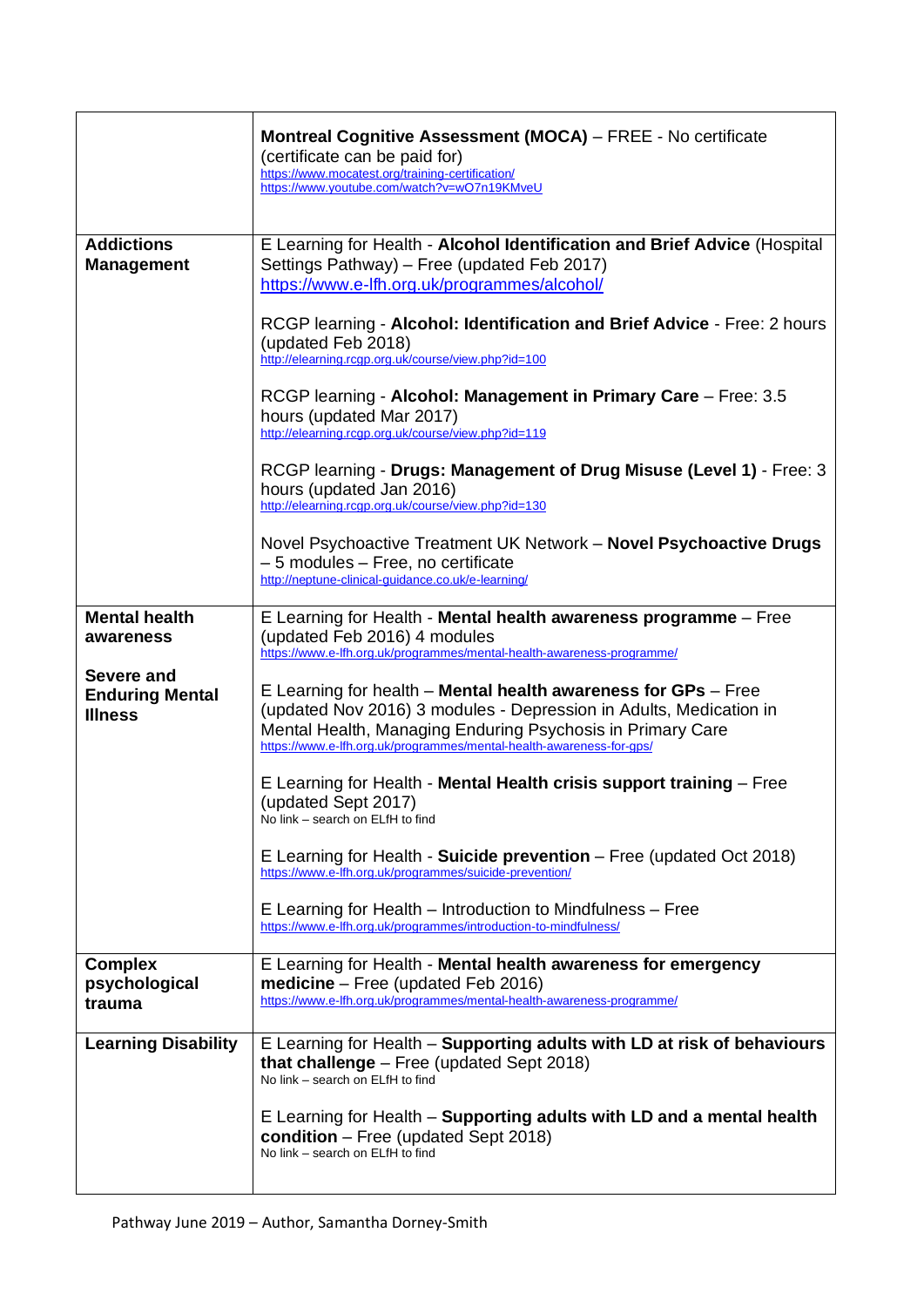|                                                 | E Learning for Health - Supporting adults with a Learning Disability<br>and Autism $-$ Free (updated Sept 2018)                                                                                                                                  |
|-------------------------------------------------|--------------------------------------------------------------------------------------------------------------------------------------------------------------------------------------------------------------------------------------------------|
|                                                 | No link – search on ELfH to find                                                                                                                                                                                                                 |
| <b>The Care Act</b>                             | Skills for Care - Care Act training videos - Free - No certificate<br>https://www.skillsforcare.org.uk/Learning-development/ongoing-learning-and-development/care-<br>act/Learning-materials/Care-Act-videos.aspx                                |
|                                                 | Voices of Stoke - Care Act Toolkit – Free - No certificate<br>http://www.voicesofstoke.org.uk/care-act-toolkit/                                                                                                                                  |
| <b>Healthcare access</b>                        | E Learning for Health - Overseas Visitors NHS Cost Recovery -                                                                                                                                                                                    |
| <b>NHS Charging</b>                             | Learning Path for Clinicians $-$ Free (updated Aug 2015 $-$ needs to be<br>taken alongside guidance below)<br>https://www.e-lfh.org.uk/programmes/overseas-visitors-cost-recovery/                                                               |
|                                                 | gov.uk - Guidance on extension to NHS charging $-$ Dec 2018<br>https://assets.publishing.service.gov.uk/government/uploads/system/uploads/attachment_data/file/767<br>905/guidance-on-implementing-the-overseas-visitor-charging-regulations.pdf |
|                                                 | Pathway - <b>Homelessness and access to general practice</b> – Free – No<br>certificate                                                                                                                                                          |
|                                                 | https://www.pathway.org.uk/training-and-events/gp/                                                                                                                                                                                               |
| <b>Housing rights</b>                           | National Homelessness Advisory Service - Introduction to<br>Homelessness and Local Authority Duties - Free, webinar based, need<br>to book on, certificate available (updated 2018)<br>https://www.nhas.org.uk/                                  |
|                                                 | National Homelessness Advisory Service - Public Authorities Duty to<br>Refer – Free, webinar based, need to book on, certificate available<br>(updated 2018)<br>https://www.nhas.org.uk/                                                         |
|                                                 | National Homelessness Advisory Service - Vulnerability in Housing Law<br>- Free, webinar based, need to book on, certificate available (updated<br>2019)<br>https://www.nhas.org.uk/                                                             |
|                                                 | NHAS can provide free in-house training on a variety of issues for new<br>teams.                                                                                                                                                                 |
| Immigration /<br>migrant health care<br>related | E Learning for Health - Identifying and supporting Victims of Modern<br><b>Slavery</b> – Free (updated Sept 2013)<br>https://www.e-lfh.org.uk/programmes/modern-slavery/                                                                         |
|                                                 | Virtual college / Home Office - Female Genital Mutilation: Recognising<br>and Preventing FGM - Free<br>https://www.fqmelearning.co.uk/                                                                                                           |
|                                                 | NHS England – Modern Slavery Awareness video - Free<br>https://www.england.nhs.uk/ourwork/safequarding/our-work/modern-slavery/                                                                                                                  |
| <b>End of Life Care</b>                         | E Learning for Health – End of Life Care for All - Free<br>https://www.e-lfh.org.uk/programmes/end-of-life-care/                                                                                                                                 |
|                                                 | Homeless palliative care tool kit<br>www.homelesspalliativecare.com                                                                                                                                                                              |